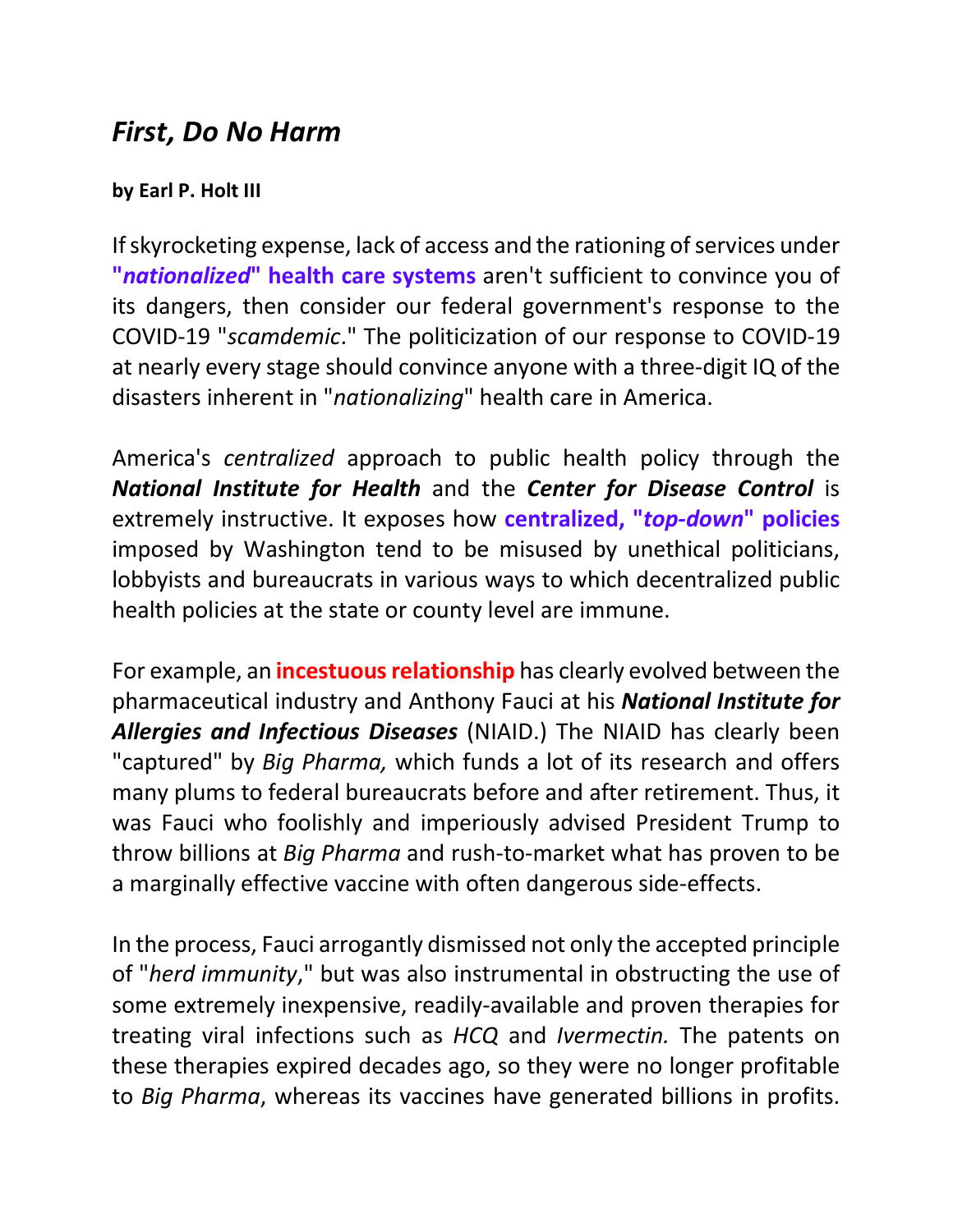Fauci even helped **orchestrate a campaign** against *HCQ* and *Ivermectin*, and instead recommended *Remdesivir*, which costs about \$3,600 per treatment, has been proved largely ineffective, has serious side-effects and is quite invasive since it requires a series of intravenous transfusions.

Another example of how politics can contaminate public health policy was evident when it was revealed that Fauci used \$50 Million in grant money to **bribe prominent physicians** and scientists into reversing their public positions and endorse the fraudulent notion that COVID-19 was a naturally-occurring virus rather than engineered in a lab. This was critical to Fauci's reputation, since he and his NIAID were among those who secretly funded of COVID-19's "*gain-of-function*" research at the *Wuhan*  **Institute of Virology** in communist China. Fauci was desperate to hide his traitorous and embarrassing role in this debacle, and lied to Congress multiple times about it.

When COVID-19 first appeared, public health officials feverishly sought to determine its origins in order to study its transmissibility and communicability. Tedros Adhanon, who heads the *World Health Organization* (WHO) confidently asserted that COVID-19 was **NOT** readily transmissible between humans, and that it was **NOT** readily communicable, either. These were both lies parroted by Tedros to salvage China's reputation, because Tedros owed his position at the WHO to the influence of China's leaders who got him that job. This **disinformation** campaign cost America valuable time in responding effectively to the pandemic in its early stages.

China also lied about the origins of COVID-19, claiming it "*evolved*" in Wuhan China's "*wet-markets*" where exotic game are displayed and sold for human consumption. This lie was quickly repeated by U.S. health officials like Fauci, although it was soon proved beyond reasonable doubt that the COVID-19 virus originated in the *Wuhan Institute of Virology* (WIV) rather than China's "*wet markets*." The WIV was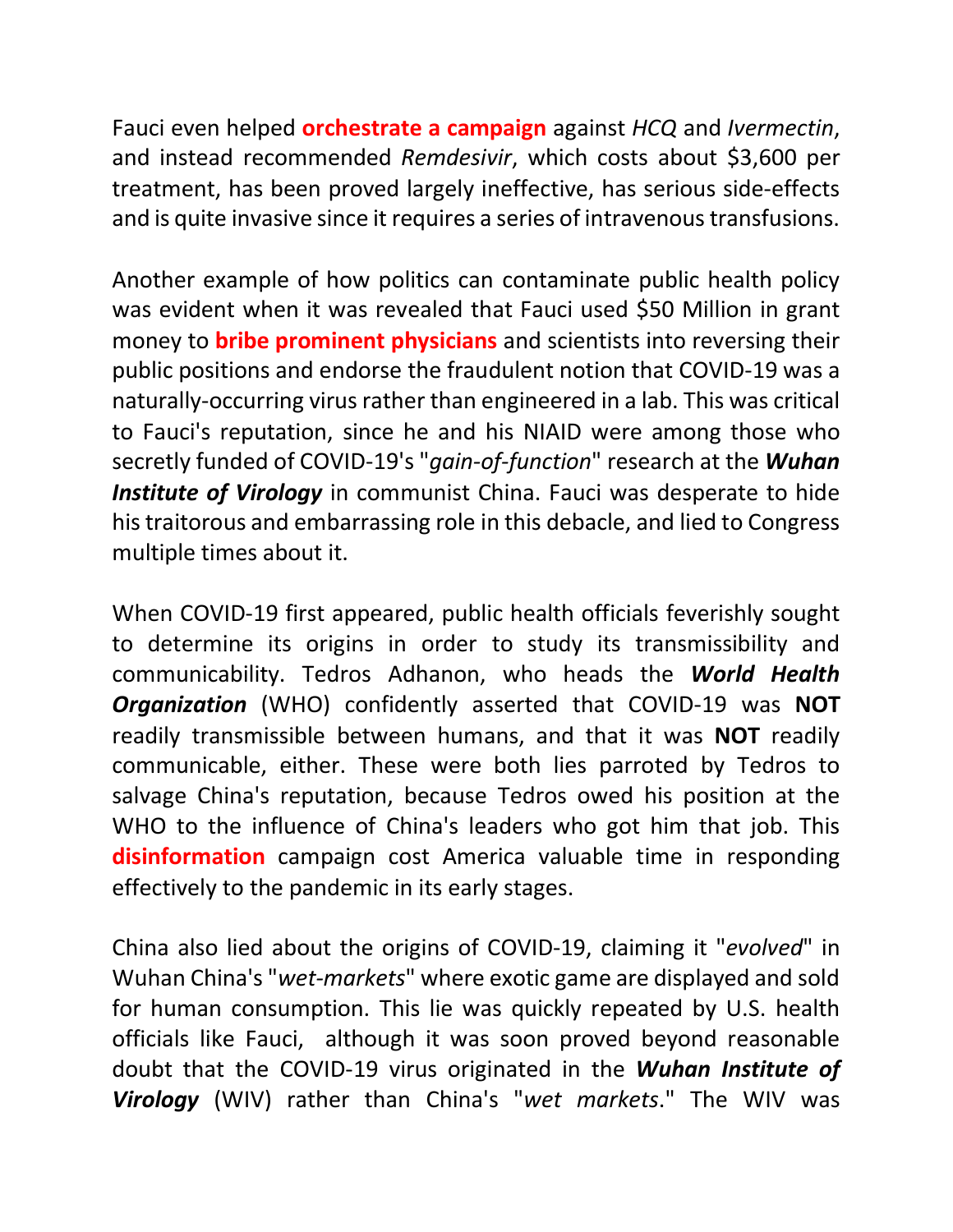experimenting with so-called "*gain of function*" research to develop virologic weapons for China's military, thanks to millions in grants from Fauci's NIAID.

The **corrupting influence of government funding** was apparent from the very start in policies that were intended to reimburse hospitals for the expense of treating COVID patients. These encouraged gross exaggerations in the number of COVID cases admitted in order to qualify for substantial reimbursement funds. Originally, these were large windfalls of \$39,000 per patient if they received inhalation therapy, so a lot of dying patients got hooked-up to ventilators just before they expired. Reimbursements of \$13,000 per patient were also available for each admission that tested positive for COVID. Amounts for both kinds of reimbursements increased later on during the "*scamdemic*."

Some guy in Florida was initially ruled a COVID death after he was killed in a motorcycle accident because he allegedly tested positive for COVID after being admitted. The pathological liars at *Snopes.com* claimed this was false, but the man's name was initially listed in Florida's death reports as due to COVID. (Only the objection of the attending physician to the man's incorrect classification is why we even know about this.) Another man in Minnesota was listed as a COVID death, even though he tested **NEGATIVE** for it. There are many anecdotes like these from all across the country, proving that when medicine involves politics - particularly politics backed up by large amounts of public money --strong incentives exist to subvert their original purpose or intent.

The COVID-19 "*scamdemic*" was also used as a pretense for arbitrary and capricious "*lockdowns*" by unscrupulous "*Democrat*" politicians in **BLUE** cities and states. These scum-balls seized on the pandemic as an opportunity to **destroy their political opposition** in the form of small business owners, who tend to be more conservative, Republican or independent-minded than most residents of their states. Likewise, Joe